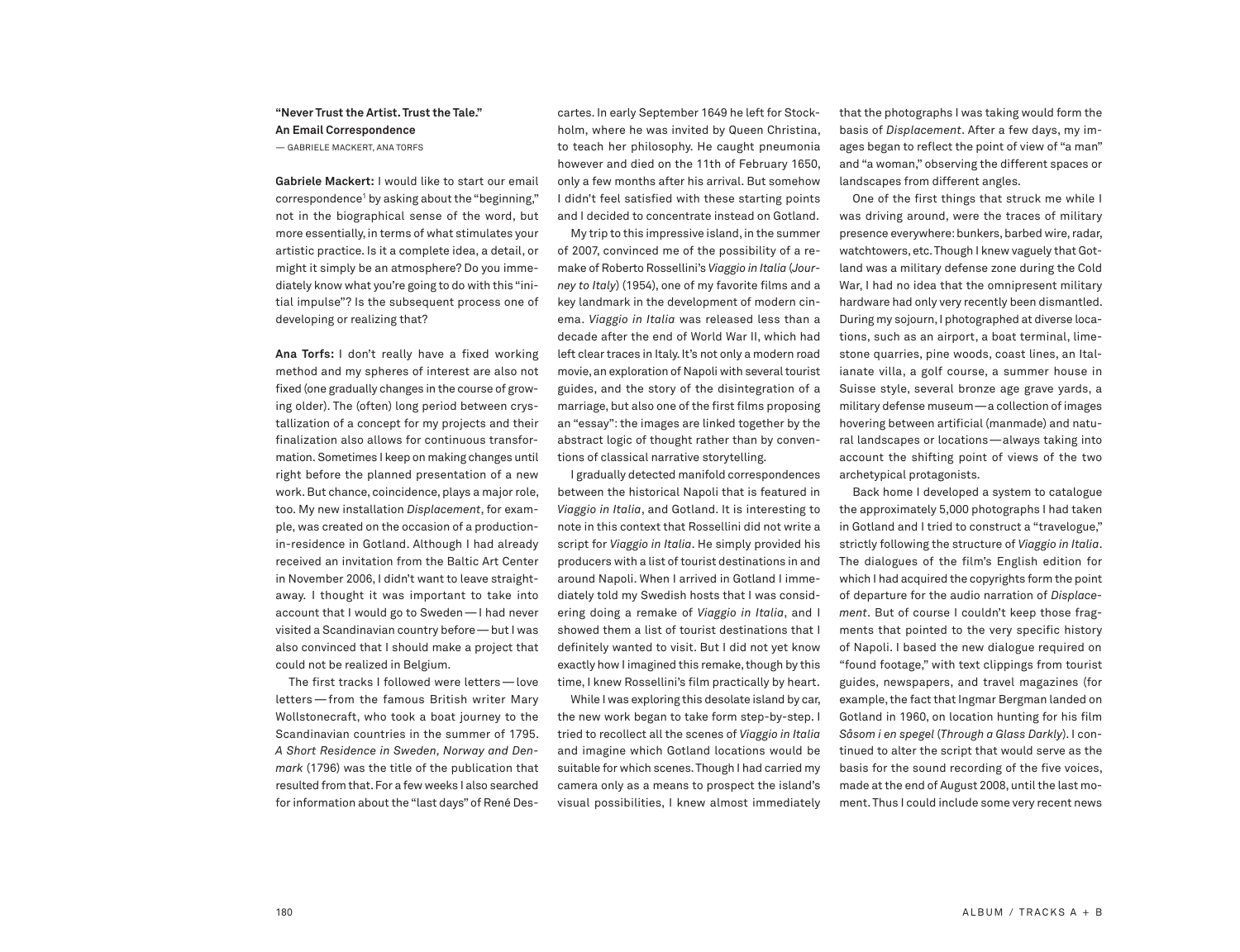items, such as the strife between Russia and Georgia, which escalated that same month of August: a conflict that could have consequences in relation to Swedish defense policy,Gotland being geographically situated only a very short distance from the borders of several post-Soviet states.

But it is very important to add that I didn't want to create a realistic or documentary image of Gotland: I wanted to achieve something on a more abstract level. All of *Displacement*'s travel sequences are completely fictional, composed of images taken on different parts of Gotland.I don't mention the name Gotland even once in the whole audio narration. I describe the destination—in the words of an anonymous narrator's voice—as "an island in the far north of Europe." The words spoken by the same voice, an adaptation of a quote by Michel de Certeau, <sup>2</sup> give an indication of the conceptual framework of *Displacement*: "Every story is a travel story. In standard modern Greek, the word metaphor means transport. It denotes the act of moving people or goods from one place to another. Stories can also be considered as metaphors.Everyday stories traverse and organize places, they select and link them together, they make sentences and itineraries out of them." It's also not a coincidence that the "story" of *Displacement*, though set in an ongoing loop, takes place in seven days, like in Rossellini's film. But both works also share thematic and structural similarities with Dante's *Divina Commedia*.

**G.M.** Your answer gives insight into your profound examination of cultural history, in which each element seems to function in itself as a metaphor of constructing history and of production of knowledge through language. The unfolded sheets of your so-called"book-in-the-making" in the installation *Elective Affinities/ The Truth of Masks & Tables of Affinities* present text explicitly as an open system of references, which confronts also the audience with these questions of studying, selecting, and forming of information. The wide range of cultural backgrounds you mentioned provokes the question of the relationship between research and art, especially because your work is obviously not situated in the recently popular genre of documentarism (whether political, social, or ethnographical).

**A.T.** Of course profound research is important in the development of my work, but it's not the only starting point. *Displacement* only began to take form while I was photographing in Gotland. The images I took—what I saw, rather than what Iread—were the realtriggerto continue in the direction I had in mind.The same goes for *Anatomy*. I knew of the existence of the trial records relating to the murder of Karl Liebknecht and Rosa Luxemburg at least four years prior to my Berlin DAAD artist-in-residency. I mentioned them in the so-called "book-in-the-making" you refer to in your question. But the decision to work with these documents was made only after a visit to the anatomical theater in Berlin, which features so prominently in *Anatomy*. I had discovered this location by chance, a few months after my arrival in Berlin in early 2005, on a website listing "hidden treasures" in the German capital. For *Du mentir-faux*, the real incentive to work with the trial records of Joan of Arc's condemnation came from Dominique Licoppe, a young actress I had first met at the end of the 1980s. We had lost touch, but when our paths crossed again in 1997, she made me think of Joan of Arc (her hairdo?), but she also reminded me of the figures in the paintings of Piero della Francesca, a contemporary of Joan of Arc. I invited Dominique for a photosession …

But indeed, I've often based my works on existing material like trial records in *Du mentir-faux* and *Anatomy*, the conversation books of Beet-

hoven in Zyklus von Kleinigkeiten, but it might just as well be lyrics of Brecht/Eisler songs (*Approximations/Contradictions*), a theater play (*The Intruder*), or the dialogues of a film (*Displacement*). Generally, I spend a lot of time on these texts, they are kind of "dissected." I keep polishing the selection and the order of the chosen fragments, after which they take on new aspects. The translation of the original language of these texts can also be considered as part of this transformation process. Though I didn't write them myself—they are objets trouvés—I "sculpt" them into a new and concise configuration, a process that is just as slow and intense as writing. The resulting artwork is not "historical" or "documentary," on the contrary: constructing or shaping, finding a "form" for the material I investigate is primordial. I'm interested in stories—our society is a recited society—but I want to stress the mechanisms of (cinematic) narration, deconstructing it somehow. Despite the presence of text in my work, I try to create strong visual experiences at the forefront, with a focus on the relation or tension between text and image, between reading and visualizing, between listening and looking.

The "construction" aspect is also clearly visible in the carefully chosen titles of my works, which give the audience a first orientation for interpretation, for guidance of their perception. *Anatomy* is not a documentary work "about" Karl Liebknecht and Rosa Luxemburg, nor a survey of the trial records relating to their assassination. The first meaning of the word anatomy is "dissection": "the art of separating the parts of an organism in order to ascertain their position, relations, structure, and function" (Webster). In a larger, more figurative sense it also means "analysis": "a separating or dividing into parts for detailed examination" (Webster).

At the end of 2005, I read the Record of Proceedings of the *Strafsache wegen Ermordung von*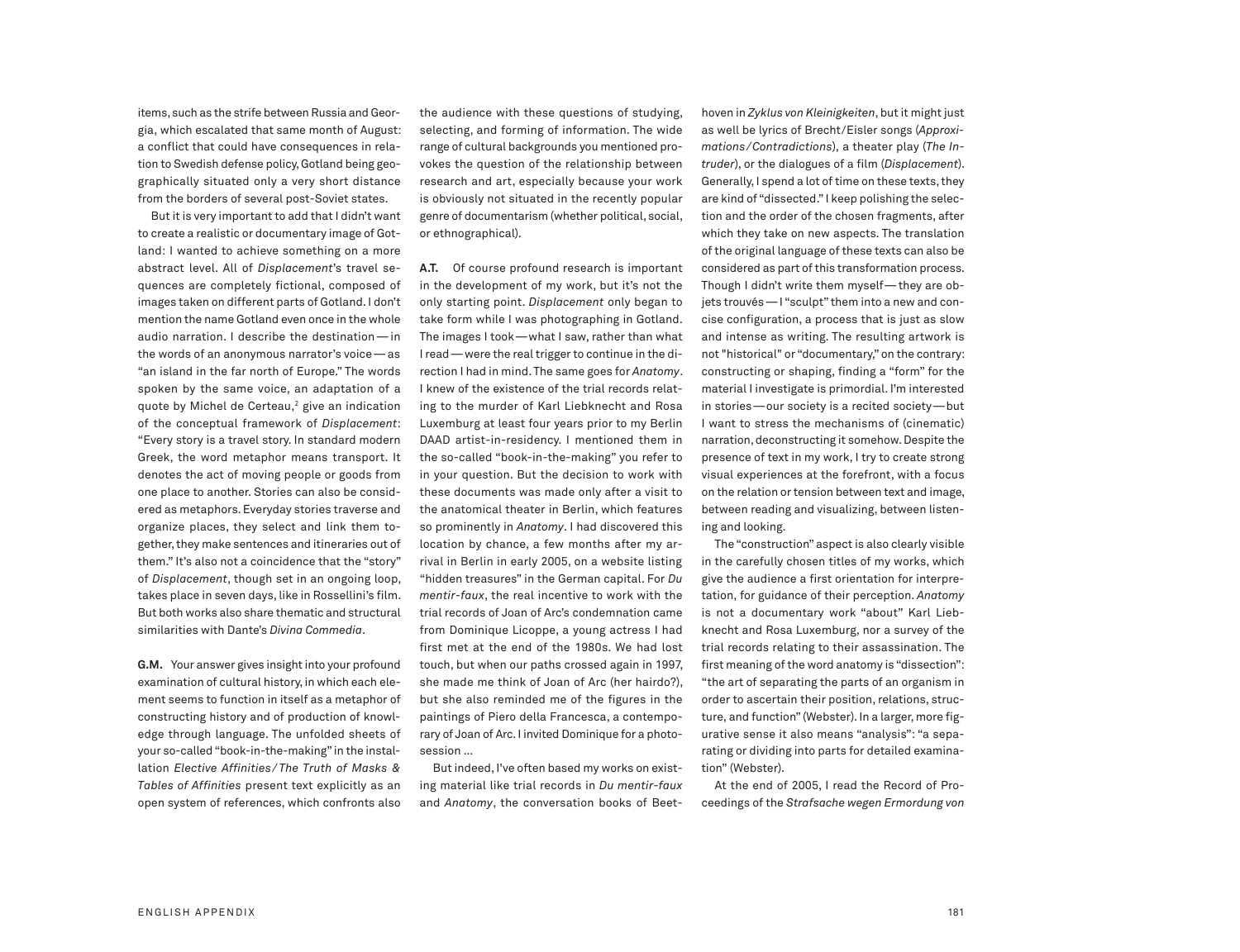*Dr. Karl Liebknecht und Rosa Luxemburg vor dem Feldkriegsgericht des Garde-Kavallerie-(Schützen)-Korps im Großen Schwurgerichtssaal des Kriminalgerichts in Berlin*, a document of some 1,200 pages, in the Militärarchiv in Freiburg. I selected the statements of 25 different persons, defendants and random witnesses, who knew details about the exact way both founders of the German communist party were murdered, and processed them into a *Tragedy in Two Acts*:through different versions of what happened in the night of January 15,1919,a fragmented and continuously shifting image of the final minutes in the lives of Liebknecht and Luxemburg is revealed. I asked young Berlin-based actors with approximately the same age as the witnesses to embody these specific testimonies and filmed their performances on (color) video, in strictly framed close-ups. But I was not interested in a historic reconstruction or re-enactment, to use that fashionable term. All actors wear contemporary clothing, representing young people of today, not reconstructing characters from 1919. They look us, the beholder, right in the eyes. An intimacy arises in which all the attention goes to the actor and his face. Another part of *Anatomy*, a series of black-and-white slide photographs realized with 17 other actors between 24 and 81 years old (some of them very well-known) representing an audience, was taken in the anatomical theater of Berlin. These slides form a counterpoint to the "dry" or "distant" interpretation of the filmed testimonies visible on the two monitors. What interested me was creating relationships between those two different types of images, but also between the sound of the spoken testimonies on the monitors—the original German version, but also the English interpretation—and the (mute) projected images taken in the anatomical theater. What is witnessed by this strange audience visible in the slide photographs? What do these images conjure up? Open questions,to be filled with meaning by every beholder.

The title *Du mentir-faux* (About Lying Falsehood) suggests that this slide installation is dealing with lies. Joan of Arc's prosecutors kept making use of notions such as *fiction mensongère* (mendacious fiction) or *feindre mensongèrement* (mendaciously pretending): confusingly tautological to readers today, but these terms were used in inquisition courts to describe idolatry, the central charge of the case against Joan of Arc. The word idolatry derives from the Greek word *eidololatreia*, a compound of *eidolon* (image or figure), and *latreia* (worship). Joan was condemned for having worshipped false images, for making herself into an idol of masculinity by wearing men's clothing. In the text slides of *Du mentir-faux*, I obviously focus on the inquisitor's questions relating to idolatry.But *Du mentir-faux* also refers to the title of Louis Aragon's novella *Le mentir-vrai*, in which he recollects his childhood memories and reflects on the inevitably fictional character of such an undertaking: *Je crois me souvenir, je m'invente*<sup>3</sup> (I think I remember, but I'm inventing). *Du mentirfaux* is not a work "about" Joan of Arc, nor "about" the trial records of the condemnation of Joan of Arc, but rather, a work focusing on the force of fiction. How convincing, real, or true is an image that lies: images made with an actress, asking her to pretend to be Joan of Arc, asking her to pretend to cry?

In one way or another, I'm interested in the strategies of narration, always bearing in mind that even history is a story, told by someone. The photograph *Toast* and the closely related series of Xerox prints *Vérité exposée* also refer to this: the word "vérité" is written on twenty-four different prints of projection surfaces that I photographed, each representing a different viewpoint. But there is also an allusion to the often quoted dialogue from Jean-Luc Godard's film *Le Petit Soldat*(1960): "La photographie, c'est la vérité, et le cinéma, c'est vingt-quatre fois la vérité par seconde." (Photography is truth. And cinema is truth twenty-four frames a second.)

I considered tackling the importance of "repetition" or "remake" in my work (similarto the repetition of a motive in painting, somehow problematizing the ever so precious idea of "originality") but that would lead too far, I'm afraid. Ben Jonson, the English Renaissance writer, poet, and actor, practiced the "notebook method," treating classical literature as bundles of fragments that could be appropriated and re-used by readers and writers. In *Repetition, an essay in experimental psychol*ogy (1843), Kierkegaard suggests that repeating is to modern men what remembering was in ancient times. Kierkegaard's remark that real repetition is remembered forwards has to do with this paradoxical fact that repetition changes the repeated.

**G.M.** What about your formal repertoire? You mentioned repetition and the relation or tension between text and image. Is the dramaturgy of black-and-white that you have used throughout the years something like a signature for you?

**A.T.** Yes, I have worked a lot with black-andwhite, but I have also used color, for example in Battle, and in my web project *Approximations/ Contradictions*. It is as though video—a rather young medium with a very short history—asks for color,while the much longer history of photography and cinema, which are two very important frames of reference for me, seems more connected to black-and-white.These remarks are very relative though: ever since black-and-white film exists, people have tended to "paint" the images, like in the œuvre of Georges Melies, for example. Black-and-white doesn't even exist in slide projections. There is always a hue in gradations of blue or brown affecting the images, caused by the color temperature of the surrounding light in the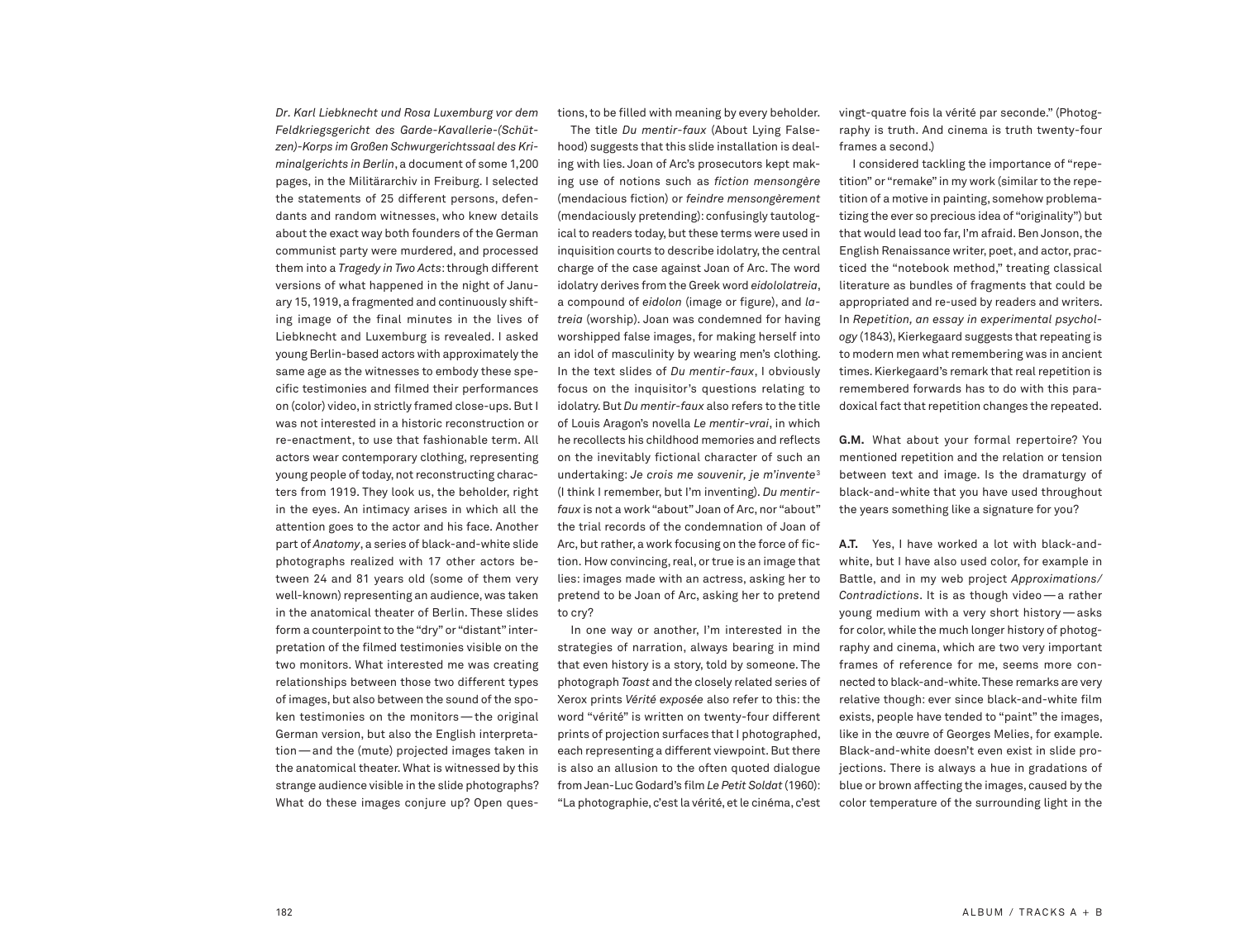exhibition space and by the color temperature of the projection lamp. In *The Intruder* slides are even projected on a black projection surface, creating images with different hues in the range of brown and bronze, reminiscent of daguerrotypes.

Black-and-white, in any case, produces a more timeless or open aspect, less evidently connected to a certain decade or time period. It probably has to do with my strong predilection for distancing strategies. Black-and-white is more artificial or abstract, with its countless shades and grades of grays, its lights and shadows: not a copy of reality, but clearly an image of reality that someone has made.But artificiality also implies that one is conscious of the image one is making, by framing, for example, and the possibilities of what is not shown:the off-screen. Beethoven is not visible in *Zyklus von Kleinigkeiten*.We don't see whatis dissected in *Anatomy*. We don't see who's entering the house in *The Intruder*.We don't see any bloody wounds in *Battle*.I like so much the scenic madrigal of Monteverdi, on which *Battle* is based, because the tragic action is told primarily by a narrator, in the third person, and "through" his face we "see" what happens: it's all about projection and imagination.

**G.M.** Your favorite color spectrum of black-andwhite seems to have as much media critical impact as reminiscential,but it's also characteristic as a method for distancing reality. What atmosphere do you connect with black-and-white more precisely: is it retro visionary, enduring existence, or does it seem to be more focused? What about heroic and dramatic aspects?

**A.T.** Though my work often relates to something from the distant or recent past (even yesterday is already the past) I'm not interested in making a work that is or looks "historic," if that's what you mean with retro. I'm interested in a certain kind of "condensation." But that's also not typical for the works in black-and-white. I tried to find the same level of abstraction in my works with color, such as *Battle*, with its very graphic use of red and black. Heroism doesn't interest me at all and though some images may have a sublime or ritual quality, I don't think they are heroic, "exhibiting or marked by courage and daring" (Webster), unless you mean "of great intensity" (Webster). The word dramatic "applies to situations in life and literature that stir the imagination and emotions deeply" (Webster), so one could consider my work in a certain sense to be dramatic, but in a very undramatic way.Though in a lot of my work dramatic things seem to happen or have happened—murder in *Anatomy*, deafness and isolation in *Zyklus von Kleinigkeiten*, tragic death after child birth and blindness in *The Intruder*—the way I film or photograph it is not dramatic at all.

Though the presence of black-and-white images is not the result of a dogma or doctrine, I could notimagine *Du mentir-faux*,*Zyklus von Kleinigkeiten*, *Displacement*, or *The Intruder* in color: for me these works are deeply indebted to the history of a certain history of film and photography art as a system of perpetual repetitions. In the research period for *Zyklus von Kleinigkeiten*, for example, I collected a large series of reproductions of nineteenth-century photographs and of paintings of so-called conversation pieces.*Zyklus von Kleinigkeiten* is surely not aiming at a historic reproduction of Beethoven's time. All the scenes were filmed in parks and houses in Brussels, not in Vienna.The actors are dressed in costumes that date from the end of the nineteenth century to the 1970s, evoking an idea of what is past, rather than reconstructing the Biedermeier period.Realism is not what I'm looking for. It all comes back to the same thing: creating distance, abstraction, and counterpoints.

Another constant element is the search for a

kind of nakedness or sobriety, stripping off the image of what is superfluous, thus creating imaginary space for the audience, the beholders of the work. As a matter of fact, I'd prefer not to talk about my work at all."Never trust the artist.Trust the tale."4 The audience should play a significant role in reworking and producing the meaning of the work. A text, a book, a work of art, they all are sites of intersection. There is no final "meaning" but rather a network of associations. Meaning depends on a visitor's particular frame of reference, his or her familiarity with a set of stories or images.

**G.M.** As we mentioned already, you often work with text (text to read or to listen to from offscreen voices) but the protagonists themselves seem to keep silent in most of your works—or they sing. Dominant are "still" life portraits so to say, as the portraits are not presented in action, but face the camera in a calm rest. What does this silence imply for you?

A.T. Maybe it would be better to put it in another way. I think, instead, that I'm dealing with what is asynchronous rather than with silence, as such. After all, a figure on a projected slide photograph can't "speak," regardless of the off-screen voices you connect to the images. One can only create the illusion of synchronous speaking or singing actors with film or video, with moving images. Synchronous means: "happening, existing, or arising at precisely the same time" (Webster).

I would also like to stress that the actors in my images do not only sing synchronously, as in *Battle* and *Approximations/Contradictions*. In the video part of *Anatomy*, young actors also speak in synch with the moving video images, but the German testimonies they embody can also be considered as asynchronous when connected to the "mute" slide projections. On top of that, there is also the synchronous English translation (by a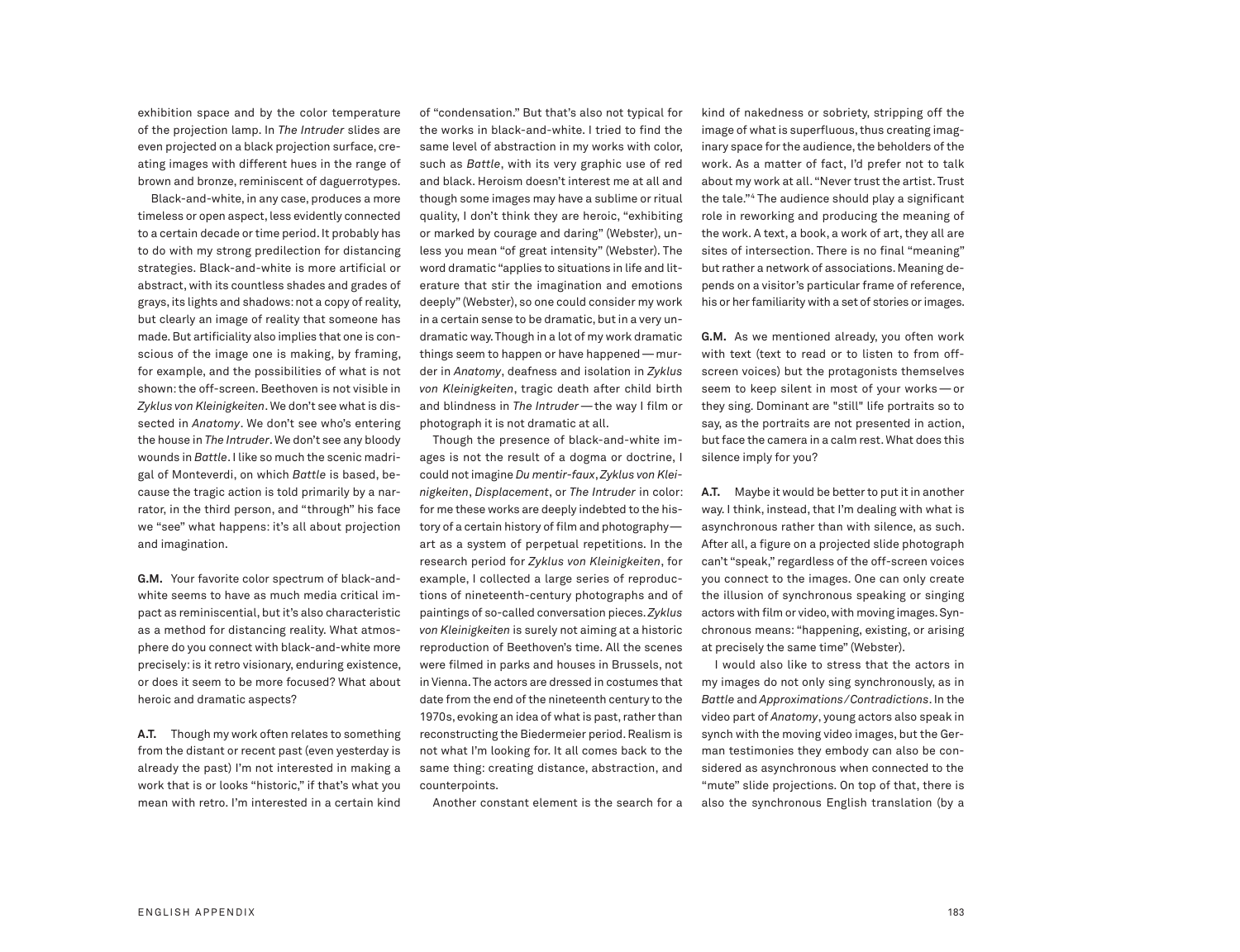court interpreter) of the German dialogue, which adds another sound layer audible via wireless headphones. You can wander through the exhibition space, connecting the English interpretation to the silent slide projections, which creates constantly shifting relationships, since the video and slide loops have different durations. Something similar happens in *Displacement*: you can look at this work in complete silence, creating your own story with the indications of time and action which are superimposed on every image of the travelogue. But when you put on the wireless headphones you can connect the off-screen English dialogues of the audio narration at will with what you see,which are slide projections on two opposing walls.

In *Zyklus von Kleinigkeiten*, a film with "moving" images, the actors could have spoken synchronously with the images, but I was looking for something else. Beethoven, as he grew completely deaf, always carried small notebooks, so-called conversation books,to give his daily interlocutors the chance to write down whatever they wanted to tell him. Beethoven's reply is mostly absent from the notebooks, as he usually answered with loud voice: he was deaf but not mute. The real challenge was to find a way to "translate" what appealed so much to me in the conversation books: the distance between the world of those who hear and those who don't; the tension between what is heard, seen, written, read, and imagined.

In *Du mentir-faux* there is real silence, except for the clicking sound of a slide falling in the projector and the continuous "breathing" of the ventilation system of the two slide projectors. The text slides are projected in separate sequences between separate sequences of images. The text is not an explanation of the image. Though the text slides contain a selection from the questions asked to Joan of Arc during the fifteenth-century condemnation trial, the images are those of an

actress in contemporary dress. The image is not an illustration of the text.

At any rate, silence is very present in all my soundtracks.Every actor I worked with in a sound studio was asked to think very consciously about the creation of silences, but even then I still have to add extra silence during the editing. It surely helps that every actor comes to the studio at another moment and every sentence is recorded separately: this way they don't get the chance to react to each other's sentences. The artificial silences are created to give the audience time to fill in the gaps. It offers space and freedom for interpretation, opening possibilities for visualization and imagination.

**G.M.** Your work is distinguished not only by a lack of concurrence in (historical) time but also in language. Normally this would lead one to the stereotype question of the trilingual culture of the young nation Belgium. But I would like to focus instead on your education in this context. Your degree in Communication Sciences at Leuven University (1981–1986),was followed by an education in Film & Video at Sint-Lukas University College of Art and Design in Brussels. One might speculate that you didn't set out with the idea of becoming an artist right from the beginning, but instead, it was a profound, lucky detour. What was the impact of these two studies on the formation of your mental map and your way of creating?

**A.T.** First of all, when I was twelve years old I started to follow weekly lessons in "voice art" or "enunciation": the art of speaking clearly so that each word is heard and understood to its fullest complexity and extremity. It concerns pronunciation and tone, rather than word choice and style. We were a small group of youngsters in this class, boys and girls between the ages of eleven and fourteen. Some followed the classes to solve a

technical speech problem, but most of them were there, like me, to fulfill some vague, emerging acting dream. I liked these lessons very much: an investigation of the possibilities and limits of one's voice. At sixteen I mastered a more or less perfect pronunciation of the Dutch language: the way actors were supposed to speak. After two years of "voice art" lessons I started "declamation" lessons as well,which one could understand as "interpreting poetry" for an audience. These declamation classes were meant to prepare for real drama classes, but by the time I finally started with them,I had gradually lost interest.I probably discovered that classic acting, or "immersing" oneself in a realist way in a role, was not really my cup of tea. At the age of eighteen, I still considered taking an entrance exam at a drama school, but my parents wanted me to begin something like a university degree.

I would have preferred to study Germanic Philology or Art History, but both departments were available at Antwerp University, not far from home. Since I absolutely wanted to have a place of my own, I chose Communication Sciences, which was only available atthe universities of Leuven or Brussels. I chose Leuven, where the masters course focused on film history and journalism. I must admit that most of the university courses were not very exciting or stimulating, with only a few inspiring professors. My real "education" however, lay elsewhere. At the time, Stuk, a cultural center with a fantastic theater and film program, was located on the grounds of my faculty. I remember the legendary *Nights of the Experimental Film*,for example,which photography and film theorist Dirk Lauwaert organized there. In 1983, Stuk started *Klapstuk*, one of the most innovating dance festivals in the world, where they had on the program young Belgian choreographers, such as Anne Teresa de Keersmaeker, together with well-known international performers, such as Steve Paxton,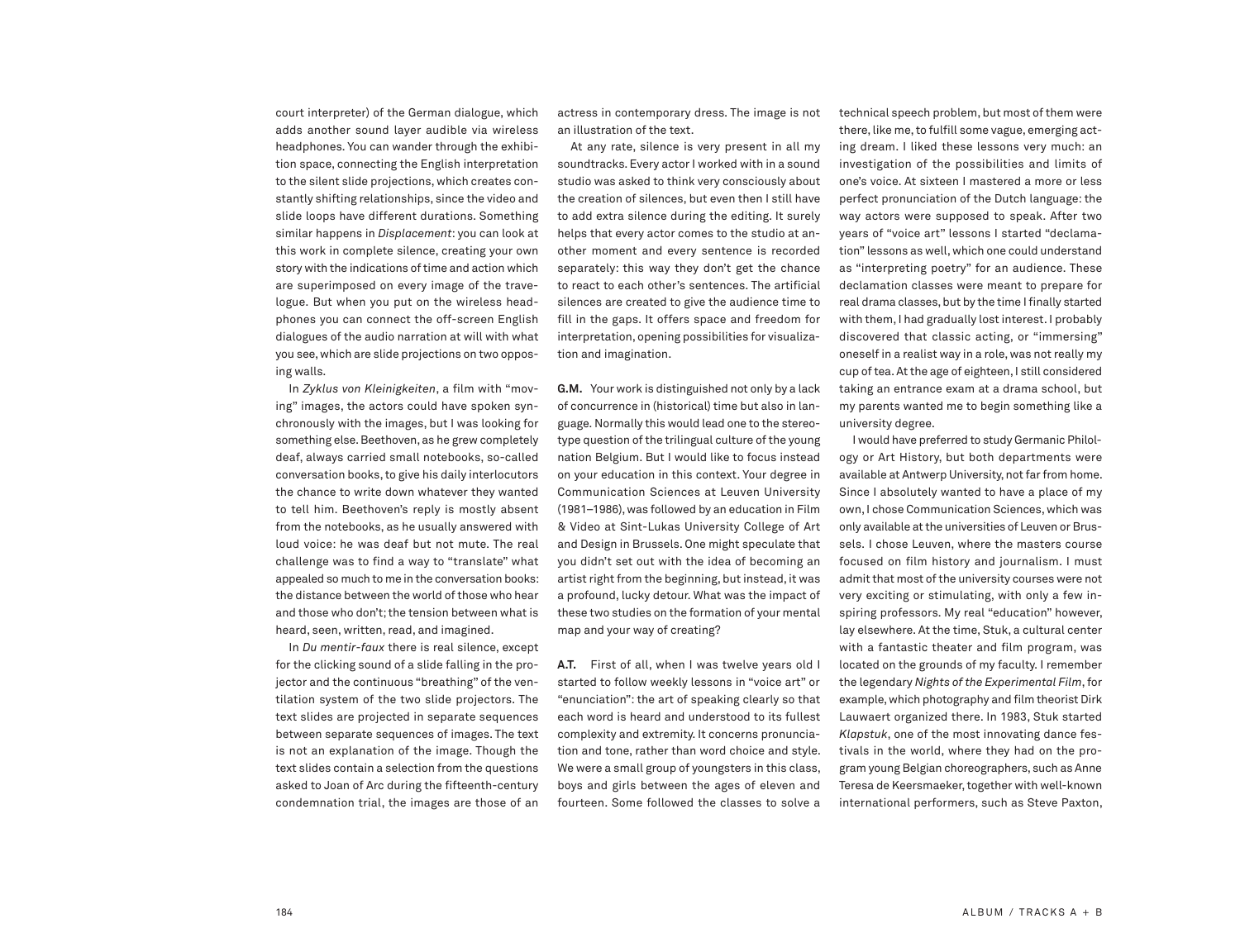Lucinda Childs, and Trisha Brown. Stuk also organised all kind of workshops, for example, a video workshop, given by Chris Dercon. All the participants got access to an old black-and-white video camera to make a tape at the end of the course.I worked with two actors on a filmed interpretation of a fragment of Jean Racine's *Britannicus*, a theater play I have always really liked. I also took up drama classes again, organized by Stuk, and given by actors from the so-called "school" of Jan Decorte, a very important Belgian theater director, who one could say, represented the "Brechtian" influence in Belgium. At Stuk there were also darkrooms, and I began to photograph intensively when I was twenty.

In 1985, Chris Dercon was invited to make an exhibition for the second edition of the *Klapstuk* festival. He asked if I would assist him during the summer months for the preparation of his show, which I gladly agreed to do, although I had just started to write my Master's thesis that Summer, about the films of Andrei Tarkovsky, largely following ideas about intertextuality proposed by Mikhail Bakhtin and Gérard Genette.Dercon, also teaching at Sint-Lukas University College for Art and Design in Brussels, asked several of his students to film his exhibition,which included works by Dan Graham, Bruce Nauman, Thomas Schütte, Aldo Rossi, etc. Meeting these students and Dercon's enthusiastic plea for Sint-Lukas must have influenced my decision to abandon every idea of wanting to go to a drama school and in September 1986, after having finished my thesis, I moved to Brussels. The first two years at the film and video department of Sint-Lukas were wonderful, especially meeting soulmates and inspiring professors like Jef Cornelis, Dirk Lauwaert, and Chris Dercon. The atmosphere was excellent, with many possibilities to experiment. Though it was an art school and we had a lot of freedom, it was regimented, with strict divisions between the departments. When I finished my studies in 1990, I was tired and demotivated—four years at an art school is incredibly long after having already spent four years at a university. I needed time to catch my breath; trying to survive in a period when little or nothing was organized for young artists as it is now.

G.M. In retrospect, everything you refer to seems to fall together with an amazing consistency. Did your artistic (student) work generate something like a style or a thematic focus right from the start? I'm only familiar with your student work *Jeanne la pucelle* (1988), which has merely the trial text in common with your more recent slide projection *Du mentir-faux*.Nevertheless,this video is already influenced by a sort of structural minimalism of chamber plays and a certain affinity towards the staging of an indifferent cinema.

**A.T.** There are indeed a lot of correspondences between my student "exercises" and later work, in both thematic and stylistic choices. But I think that I should first mention a radio play, with emphatically speaking French voices, which was made with the help of some friends in 1985.If one can speak of my first consciously created "work," it would be this one.Like my later slide installation *The Intruder*, it was based on Maurice Maeterlinck's *L'Intruse*. I always felt strongly attracted to his early plays, with their Beckett-like sentences and a radical modernity of language.

*Jeanne la pucelle* was made at the end of my second year at Sint-Lukas.It was based on a book by French historian Régine Pernoud, *Jeanne d'Arc par elle-même et par ses témoins* (1962). Young actors, most of them friends, interpreted fragments from the testimonies of the two trials relating to Joan of Arc. <sup>5</sup> Colorful tableaux vivants were precisely framed and filmed frontally. All of the actors wore everyday dress and the scenes

were filmed in contemporary locations, most often in the apartments of the friends involved. They had to learn the French language passages I had selected by heart, though it was not their mother tongue, consciously displaying their heavy accents. In one way or another, in many of my works there is a treatment of language as something that is not "evident."Though Ireally like *Jeanne la pucelle*, the dissatisfaction with the technical result probably made me return to the same trial documents, more than ten years later, in *Du mentir-faux*.

Earlier that year I also made a tape in blackand-white, counterposing text material I found about Méry Laurent—the legendary nineteenthcentury painters' model whom Manet painted several times—with a fictional "portrait" of a young contemporary woman who undresses.I also worked with Yasunari Kawabata's story *The House of the Sleeping Beauties* (1969), a poetic meditation of sexuality and death. I used color Super 8 and asked six or seven young girls to take a pose (naked or half undressed) from Balthus paintings I had selected. These "moving" but static images were transferred to video and superimposed with text fragments from the story. The figure of the "model," continues to fascinate me. In the long period of my studies I had been a model at an art academy, and I loved to study paintings to find good poses to try out during the long posing sessions.

For my final presentation at Sint-Lukas,I made *Marco Polo,une histoire de brodeurs* (1990),based on Polo's famous travelogue *Livre des merveilles du monde* (1298). I was very fascinated by this publication, in which one finds an attempt to both record and invent the "real" East. In the first pages, a narrator claims the book is free of fabrication, stating that Marco Polo has recounted all the great wonders seen or heard of as true during his journey. But the narrative is actually a reconstruction, written in French by Rustichello da Pisa, a writer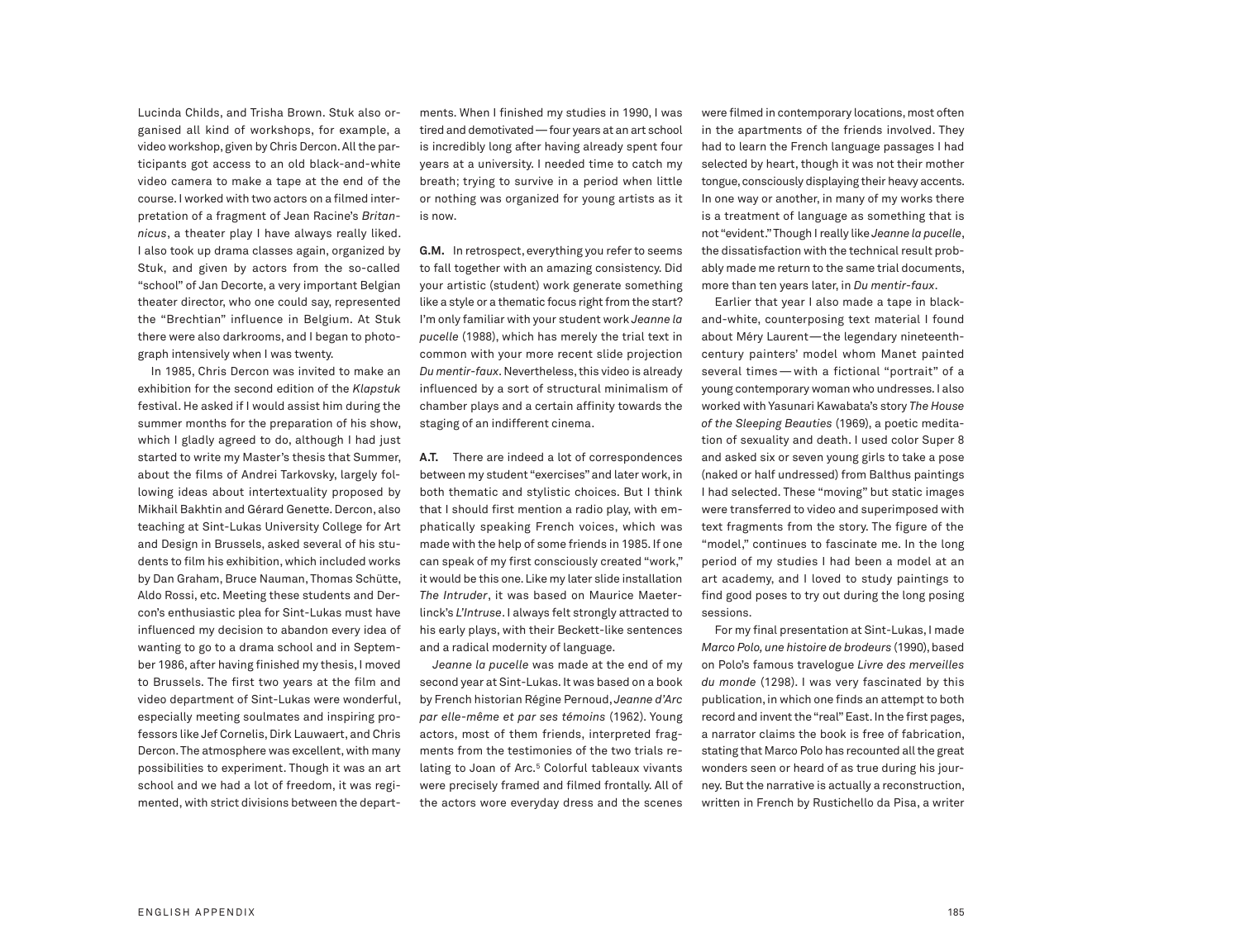of chivalric romances, to whom Marco Polo told his story while they were sharing a prison cell in Genoa. His contemporaries saw the book primarily as what its title says—a book of wonders, rather than a factual account—and Rustichello's trade as a writer of romances has caused some recently to question how much of the book is true. My work's subtitle,*une histoire de brodeurs*,refers to this as well: a "brodeur" means someone who tells things that are not to be taken seriously because he embellishes the story to make it nicer than it is. My Marco Polo is a very playful, artificial and colorful work. I looked for contemporary exotic locations in and near Brussels, such as a Japanese garden, a Chinese restaurant, etc, and I asked Chinese, Russian, Mongolian, and other immigrants to interpret a role, in their native language, later adding the voice-over of a French narrator. After its creation, *Marco Polo, une histoire de brodeurs* was immediately selected for the competition of the World Wide Video Festival in Den Hague, but the lack of an English translation was probably what made it difficult to show it elsewhere. I was also not completely satisfied with some of the scenes, though there were beautiful fragments in it, but anyway, I have not looked at this work again since 1990.

## **G.M.** What are you working on right now?

**A.T.** I'm finalizing the first part of a new photographic series, called *Family Plot #1*, which also indirectly owes its existence to my visit to Gotland in 2007. Though I have a long-standing fascination for botany, gardens, and gardening, I couldn't have imagined doing a project in this context until during my research for *Displacement* I stumbled upon the figure of Carl Linnaeus, the famous Swedish "Father of Modern Taxonomy." Before Linnaeus, many naturalists gave the species they described long,awkward Latin names,which could

be changed at will. The need for a workable naming system was intensified by the large number of plants and animals that were being brought back to Europe from Africa, Asia, and the Americas, Linnaeus introduced the systematic use of binomial nomenclature in Latin, giving plants and animals a generic name and a specific epithet. We owe the name of our species, *Homo sapiens L.* to Carl Linnaeus, who published the term in 1758. <sup>6</sup> Although he was not the only naturalist to use binomial names, he was the first to introduce this with consistency and precision in his magnum opus Species Plantarum (1753). The very earliest traces of this new scientific system, which is still in use today, were already visible however in Linnaeus' *Öland and Gotland Journey* (1745). On May 15, 1741 he set off on a journey of scientific exploration to both islands on behalf of the Swedish parliament, in search of medicinal plants and plants for dyeing cloth, but also for other commercially useful natural resources, such as clay suitable for making china (porcelain) in Sweden. During my sojourn in Gotland I bought a beautiful English facsimile edition of Linnaeus' Öland and Gotland travelogue, which comprised little drawings he made on the spot. I was impressed by his literary talent, but then I forgot him and his legacy until, at the end of 2008, I started to research the history of an impressive botanical garden that I had visited in Cienfuegos, Cuba, in early 2005. It was established in 1899 by Harvard University on the sugar estate owned by a certain Edwin Atkins, an American citizen from Boston. While the garden was primarily devoted to the improvement of sugar cane for commercial purposes, it was also a site of research in other areas of tropical agriculture and botany. In January 2009, I found a publication dating from 1993, containing a list of the more than 1,500 binomial names of all the species growing in this botanical garden. I was intrigued by certain names and I found out that with the

name *Washingtonia robusta Wendl.*, the German botanist Hermann Wendland was paying homage to George Washington, first president of the United States.The name *Solandra grandiflora Sw.* was a tribute by Swedish botanist Olof Swartz to Linnaeus' pupil Daniel Carlsson Solander, who moved to London in 1760, thus promoting the Linnean classification system in England. The more I studied this list the more I was fascinated, and I decided to make a work starting from the official names of very well chosen botanical species and the "naming story" behind them. One could also consider the naming politics of the Linnean systematics as a form of "linguistic imperialism": it accompanied and promoted European global expansion and colonization (ignoring existing indigenous names,for example). Naming is a statement of possession; it raises questions of identity that generate the plots of stories.

*Family Plot #1* shows, in a very playful and graphical way—mimicking a genogram, a pictorial display of a person's family relationships how Linnaeus and his many followers retold the story of the elite of the Western World through their well-managed naming system. It's also a slightly erotic work, with its close-ups of flowers and fruits from a wide range of plants: a wink to Linnaeus' own sexual classification system. Instead of looking at the totality of a plant, Linnaeus concentrated on one particular characteristic:the number of stamens (the male reproductive units) and the number of pistils (the female reproductive units)—and organised all plants in 24 groups accordingly. This was so controversial at the time that he was accused of being a botanical pornographer …

**G.M.** Your intertextual approach seems to be a recurrent theme. In terms of media, you have acquired a substantial diversity over the years. How will this continue?